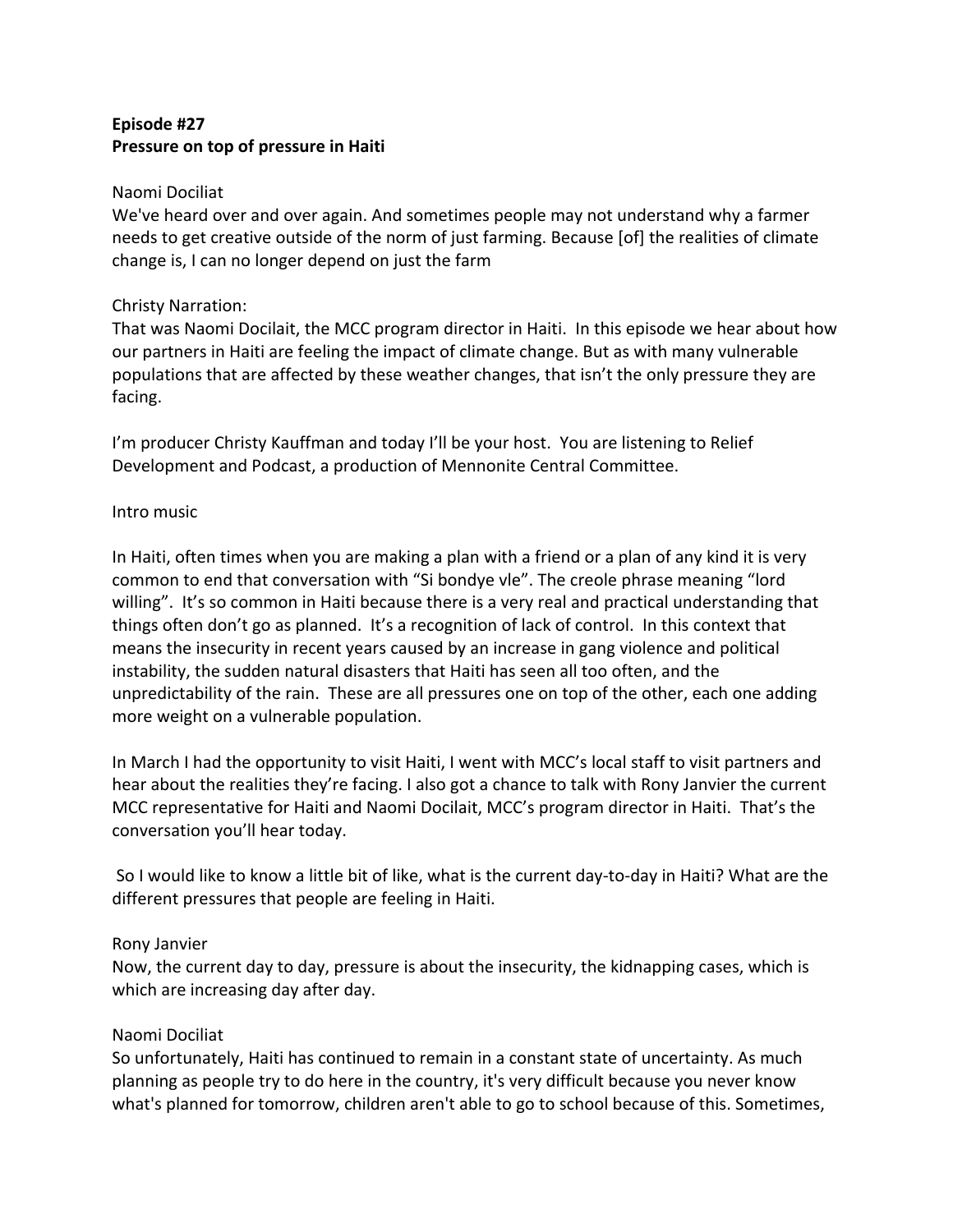schools have to shut down for the safety of the kids. If a zone is experiencing a lot of hostile situation, we have to shut down schools, banks, offices. And this continues to be the everyday reality here. Though there has been many protests, though there has been many attempts at getting a response from the government that continues to be a challenge. But yet, the Haitian people have continued to try to move forward despite this difficult situation, they've tried to live a life of normalcy in the chaos, meaning they still try to do their everyday activities of going to work bringing their children to school, going to church

### Naomi Dociliat

So as we, those who work here in Haiti, we've noticed this through our partners, as well, as we're trying to plan program visits, as we're trying to assess the progress that partners are making with projects. As you're reading some of the reports, it's clearly noted that these challenges are affecting the work on the ground. But at the same time, they're also noting alternatives that have been created to continue moving forward with the work. And that's what continues to give us hope. Because we know that as long as people are still trying to think outside of the box, despite this difficult situation for us, who are here to support them that continues to give us hope for the work that we do. Because we understand it's a very difficult context that is doesn't seem to be changing in the manner that we we would like it. And at times, we can feel hopeless. But as we talk to partners, we call them we have visits with them. Whether it's face to face or online communication, we're able to strategize together to see how the work can move forward.

### Rony Janvier

In Haiti we were facing insecurity, like 10 years ago, 15 years ago. But now what we are experiencing, it's really totally different. If I had a friend of mine who was kidnapped, and when he explained to me what what the situation is, it was really very hard to hear. And my friend is now about to leave the country. Now, even for a short period of time, you want to leave, like to breathe, and to find energy. And to restart for now.

# Christy Kauffman

That's a huge weight on people's shoulders right now, you can feel it, all the planning that needs to happen, you can feel that pressure that people are feeling. But how have you seen on your agricultural partners, how they're affected with the changing climate? I know that disproportionately affects different communities that are already vulnerable, how have you guys seen that and the partners that you're working with?

# Naomi Dociliat

for a lot of the partners, it's the drought that has really affected them, because for example, right now we should be entering a rain season. And farmers are already complaining about how there's a lack of rain. So that's part of the climate changes. When you're expecting rains, you have longer periods of droughts, which is affecting the yields in their farms, which is then affecting what they can put on the market or what they can feed their families with. So that has been the biggest complaint.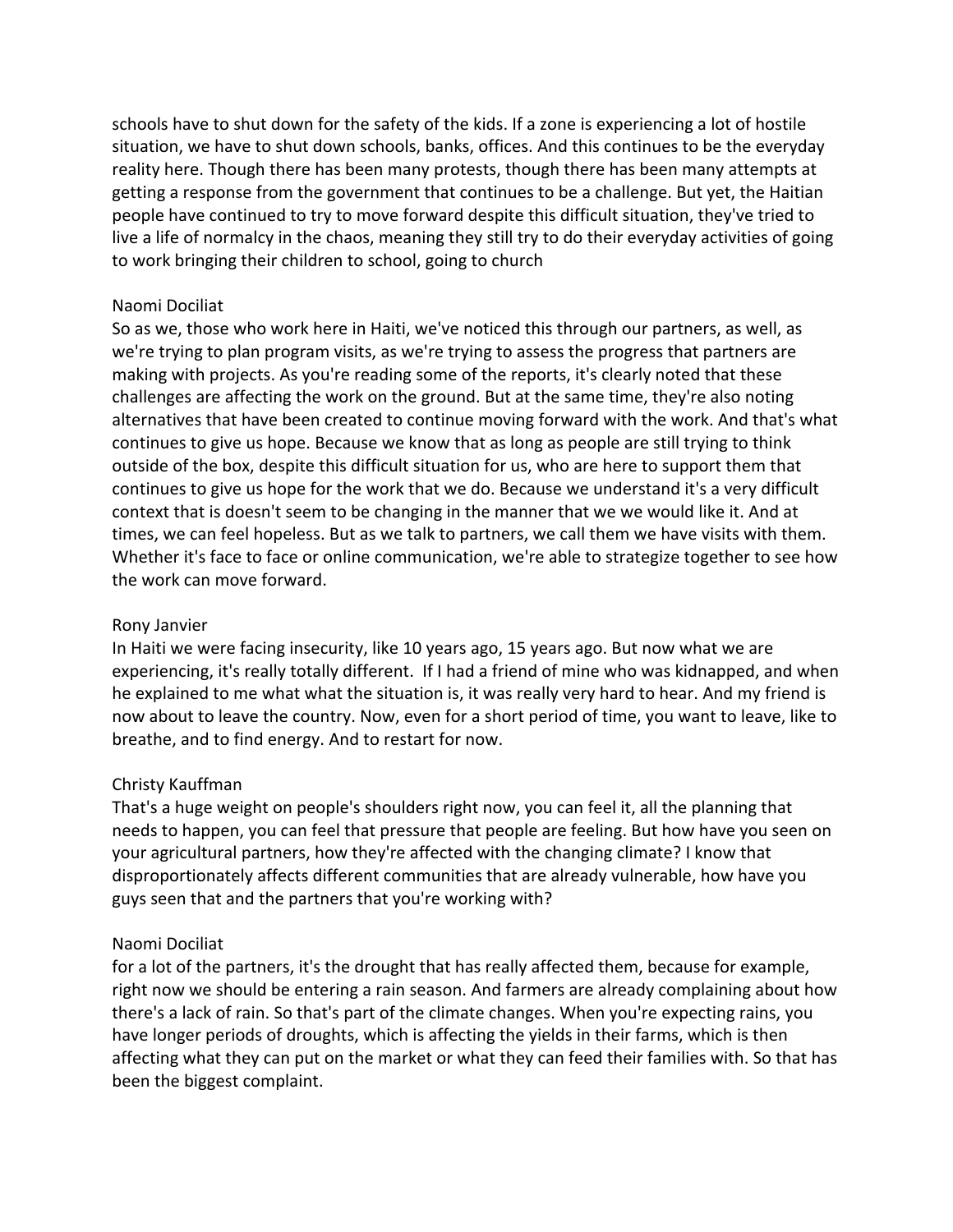And that also affects the type of crops that they grow. If they know they're going to be long periods of drought, they no longer can grow crops that require a lot of water. So farmers in certain areas are starting to change the crops that they're growing, so they can have drought resistant crops growing. So those are some of the shifts that I've noticed, with the farmers when you're talking to them and you're listening to their realities of how when they're planting some of these inputs, that they're not getting the yields that they expected, which is going to affect them, because one of the strategies these farmer associations are trying to use this, storing seeds for like beans. And that's not possible if you're not having a good yield. Because then you have to use all of it, you're not able to store it. Because for one of the projects we had, that was a priority to store as much of what you were able to grow in your garden for the next farming season. So, if that's not able to be realized, then we have to reassess that portion of the program to see what is possible within the current reality. So, this means reevaluating projects every year to see, is it feasible to meet some of these outputs? Is it feasible to reach your longterm objectives? If at the activities you're having hinderances. So, these are some of the talks we're having with program coordinators, with directors to see what the feedback they're getting from the farmers and how we can adjust it as partners working alongside them to reach their long-term goals.

### Rony Janvier 9:52

Yeah, and I can add like, the communities are, really depend on the rain and when the rainy season changes, either to come before or after that, as Naomi mentioned that affects the crop in the, the program plan as well. With climate change we don't really know when it's best to plan or not. And now you know what, or what we can do just to adapt with the change, the climate change adapt with the the types of crop they are, there are planting . And yeah, in as well. In some communities, they don't really have access to water, even water in the community to like to get water closely to water, the gardens and they are demanding as well for projects, water water projects in those community as well. In order to, if it doesn't rain or if it takes time to get the rain so that they could have an alternative to continue to water in our gardens.

\*Sounds of singing in Haitian Creole and motorcycles

### Christy Narration:

That was the sound of an average Thrusday Night in Dezam Haiti. A familiar song from the church service down the street, a neighbors gini hens, a moto passing by. Dezam is where MCC agricultural partner Konbit Peyizan works, and after I visited I wanted to talk with Rony and Naomi more about that challenges we saw there.

### Christy Kauffman 12:35

Yeah, I was just in Konbit Peyizan. And it had rained in the valley in Dezam and the night before I went to Kabay, which is a smaller community up in the mountains. And that community didn't see any rain even though it was like a 20 minute moto ride away.

Rony Janvier 12:59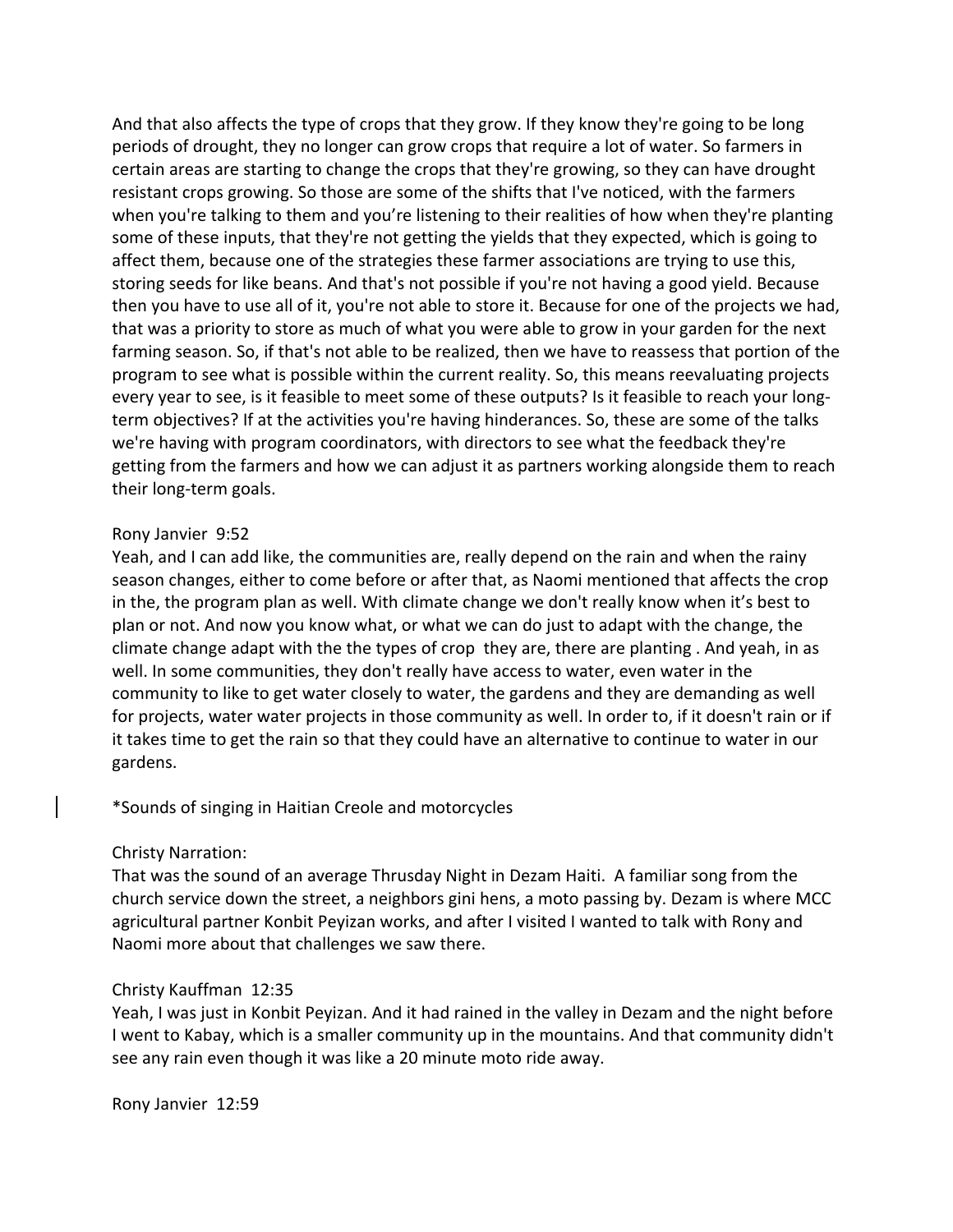Yeah, a couple of weeks we were in Dezam for our midterm evaluation. And that was one of the biggest challenge those communities are facing, especially Kabay. Anyone you talk with asks for water. If Konbit can come with, with a project of water, if they can build cisterns, or if they can do a water catchment project because they don't have access to water. Neither the rain, and they can't store the rain as well, they can't. They can't and they don't have rain, like, yeah, the rainy season is not regular and as well they don't have a water catchment

#### Christy Kauffman 13:52

And I've noticed Haitians have this way of saying they tied up the rain. Yeah. What does it mean to tie up the rain? What do people mean when they say they say that?

Rony Janvier Say that again?

Naomi Dociliat 14:05 Mari Lapli? their belief is that someone is holding the rain hostage.

#### Christy Narration:

Christy here jumping in to explain that. Mari lapli, is a traditional voodoo belief that people have the capabilities of literally holding or tying up the rain to prevent others from receiving it. So some of the important climate conversations in Haiti right now are just defining what climate change is and how the weather patterns have changed over the years instead of escribing those changes to the voodoo practices. Now back to our conversation...

### Naomi Dociliat 14:29

Yeah, that's a belief that's gonna take some work to overcome. Because they really believe that it's a human. Of course, climate change has come from us tampering with certain things but they really believe that someone holding, literally holding the rain from falling. Easier said than done.

### Christy Kauffman 14:53

In a way like climate change is looked at as an effect from people. People are kind of holding the rain, in a way.

### Naomi Dociliat 15:02

That's why I mentioned earlier, we have contributed to this climate change. So, I understand that.

Christy Kauffman 15:08

Yeah, what are the different projects doing to help people adapt to this?

Naomi Dociliat 15:13

To the realities? I know reforestation is one of the works, that Konbit Peyizan s very good at doing. And we've done a World Environment Day where we visited some of these sites to see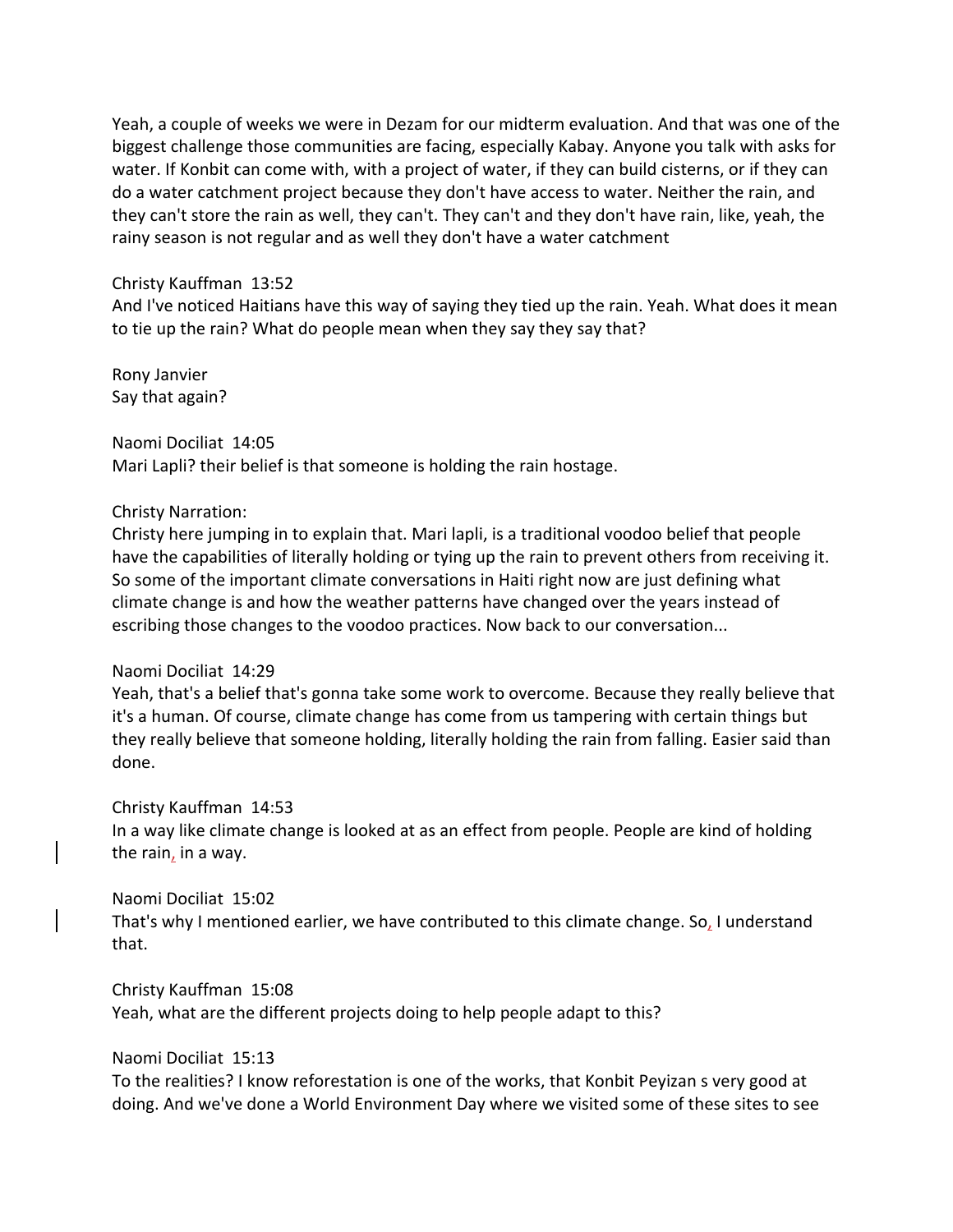the progress made. And then we planted new trees. Some other things we're trying to do at a smaller level is working with farmers to apply different techniques in their gardens, that when it does rain, we're able to hold the water, so it doesn't run off the land, which would be your conservation techniques. So that's part of almost every agricultural project. I think, actually, all agricultural products that we have, is that the agronomist are teaching the farmers, this conservation, conservation techniques of how to use them in their garden. So that way, though, they're facing these difficult realities, that the training that they do have, they can apply it to their gardens to get as much as possible from the land, despite some of these challenges, and then you're always educating them on teaming up together doing as we call konbits working together to work in each other's gardens. So that way, as they're working together, they're able to turn around the gardens faster, which also can help them to counteract some of these challenges.

### Rony Janvier 16:41

As well, we encourage them to plant crops that can adapt the environment as well. As Naomi said, that the techniques we, they are training on, help them to adapt with that and to understand as well, the, the reality, the climate change, and why they need to have to change their behavior, and why they need to adapt. To change attitudes, it takes time. Because culturally, people think what they used to do in the past, it's the best way to continue. In one of our disaster response project in the south, we don't have reforestation project, but we have a nursery a components inside and that is, as well a way to contribute to help with the climate change, because they will, the participant will have seeds to plant and, they will. Like it's it will be like a reforestation project, even though if it is not like under the title, you know, there will be food seeds, seeds, and forest as well seeds in that, in that in that project. Those are those are what we do, and to help our participant, our program, sustain and to adapt with climate change.

### Naomi Dociliat 18:54

And we're always assessing their knowledge, attitudes and practices, which we call the "KAP", trying to as we're educating them to see if they're actually retaining what we're teaching them with these agricultural topics and these nutrition topics and these hygiene topics, because we know what all can contribute to their well-being. So, we're always trying to see what needs to be changed, adapting to what's the current reality on the ground. If it's hurricane season, which is one of our projects we did with one of the partners in the south when the hurricane hit in 2016, is reestablishing some of these gardens that were washed away. So, we're just assessing to see what current disaster, what reality they're facing. And then we try to teach them what's necessary so they can re-establish themselves if they lost all their income, which is what we're doing with one of the women's project is trying to reestablish their income by providing some inputs for them. So, it just depends what what's the current reality and how we can address those current realities as we brainstorm together to try to move forward with them, because we're always trying to see what's going on? And how can we contribute to what the partner is already doing on the ground, listening to their ideas, and accompanying them to actually accomplish what they already envisioned for themselves.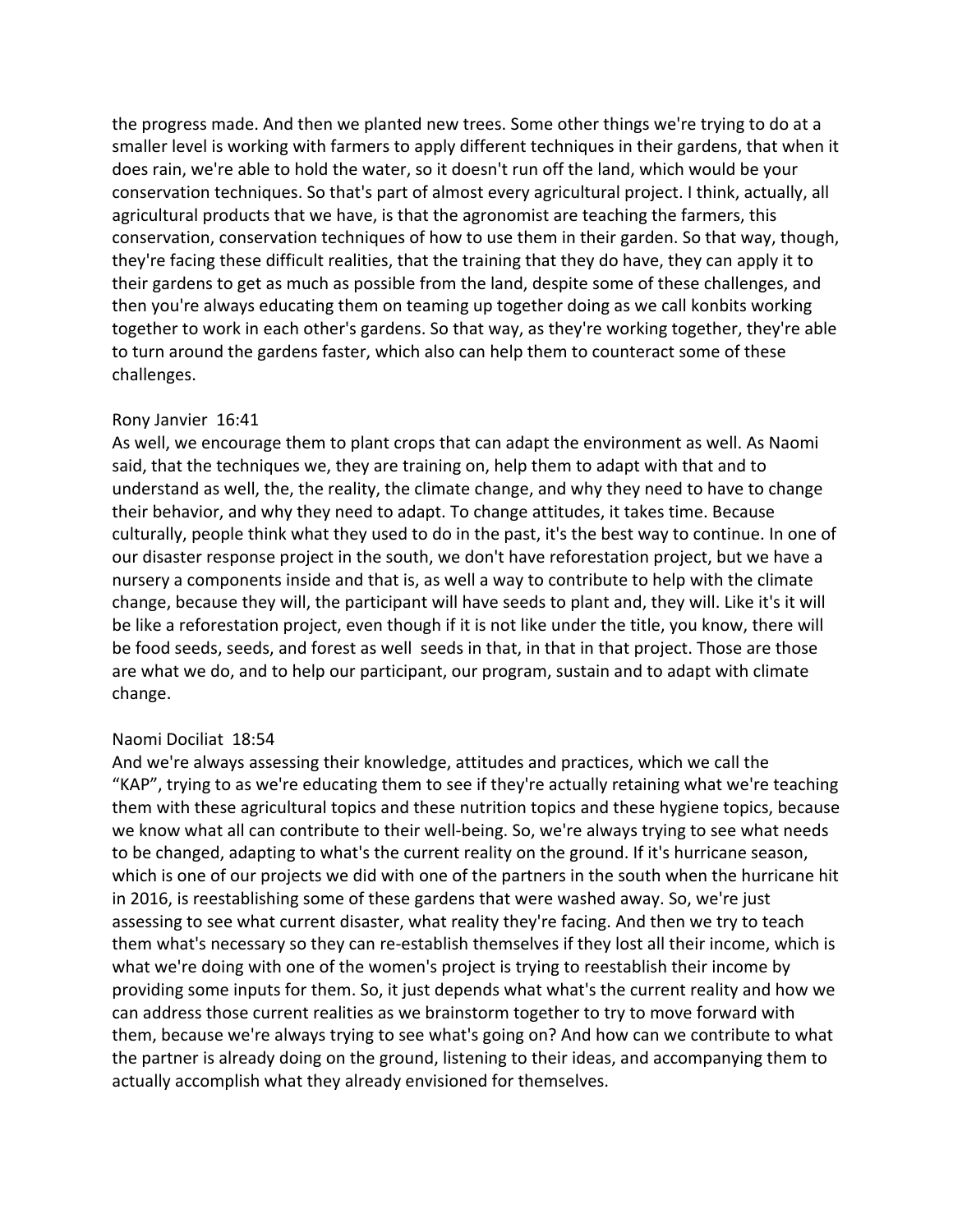Well, a lot of the partners, because they've experienced a lot of loss in terms of their livelihoods, meaning, whether it's their farms, their animals, their homes, or even their their small businesses, because a lot of them resell some of the produce that that they're growing.

### Christy Narration

The loss that Naomi mentions here comes from many of the pressures we're talking about. The was earthquake that happened last year, that added pressure. Hurricanes that hit the south of the island in the years past, and the ongoing climate struggles. There's multiple layers to this and it's all topped off with an increased difficulty to get to the south because of the insecuritys. Its not only an earthquake response for MCC and its partners in the south.

### Naomi Dociliat

If you're able to support them to put their garden back to functioning capacity, then they're able to tell us, and we've seen this when we visited AVORDES one of our partners in the south, the beautiful tomatoes that the one young lady was able to grow throughout her gardens, and she was very proud to display it and show us and explain to us, this is how she's been able to help herself and her family is through selling of these tomatoes. And another project was providing them with animals that they've lost, and seeing the children that the goats, the little children that's already been born, you know, like, oh, wow, within a year, you already had this many goats, they're multiplying, they're able to use it, and they need to sell it to pay for their children's school fees, or if they have an emergency, those animals are the asset that they use. So they're able to support any emergency that they have. So to us, it might be something so menial as one goat What can one goat do, but when you're listening to the stories, when you're on the ground, when you're visiting the homes of these families, you're like, Okay. And then they were sharing once they had a little baby, they were sharing it to each other, to their neighbors who didn't get a goat from the project. That was inspiring as well. So, it's just good to see how the community gets together to think on the behalf of others around them, not just for themselves. So it's even enriching the community by allowing them to think together to help each other, which they probably would not have done had there not been a support there to provide some of these inputs.

# Christy Kauffman

What is the importance of like, after disaster, looking at ways to increase livelihoods and not just an immediate response?

# Naomi Dociliat

Of course, everything comes in phases, we are aware that you have to meet someone's immediate needs before you can move to the next level, which is what we did with the material resource, and I'll let Rony talk about that.

# Rony Janvier

Yeah but before we talk about the material resources, it was the need, it was the request from the community not to just give food, okay? But to continue with what we've been doing in this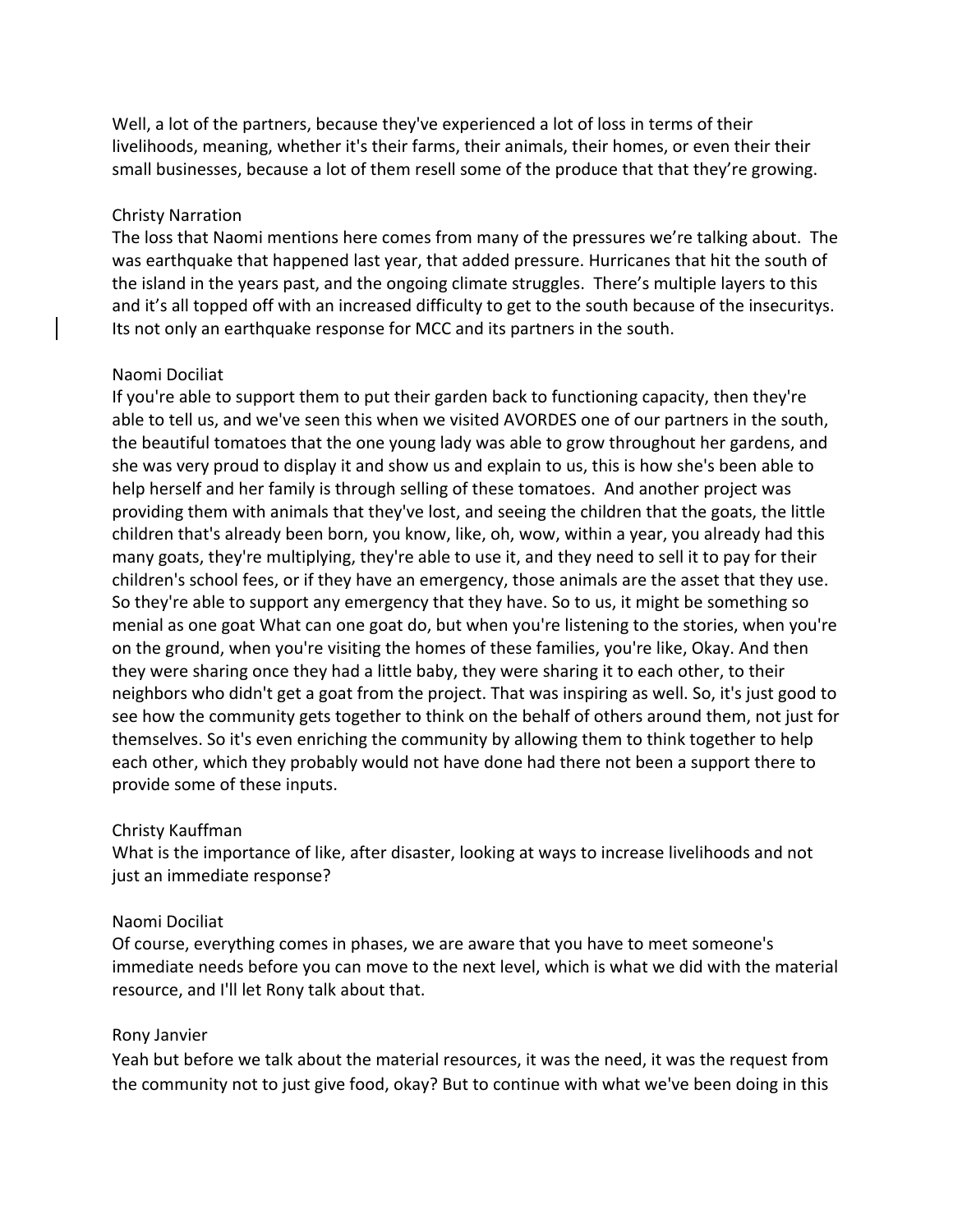community as well. Doing our Rapid Needs Assessment and people, everybody, like we can say hundreds of percent of people demanding to continue with agricultural work, with livelihoods work. What we've been doing for years in the community. They didn't ask, they didn't request food. Yet food was a need for them. When we said, why don't you ask for food? They said, yes, we need food now. But we need something that, like to continue on because you won't be there month after month or day after day to give food in the community. We saw in a very good example in this committee in terms of sustainability the way they think in like this for future.

#### Naomi Dociliat

Because what tends to happen is they're well aware that people will help with the immediate. And then less people are there for the long term. After six months, after one year, they're still in need. But there's less people helping because they're, most people are just there to help with the immediate, a lot of people are there to help with the immediate. So their request to us was, what can you do past the immediate to help us when everyone else leaves? And that's where the Rapid Assessment came in to assess what was noted on the ground and how we can develop projects that goes for beyond the six months to a year, two years, if possible to help these people in terms of long-term support.

#### Christy Kauffman

What is something that you would want people outside of Haiti to know about how climate change is affecting people here?

### Naomi Dociliat

For me, what I'd like people to know is that just providing more inputs, or just giving the people food is not the solution. A lot of the farmers want to continue to work and generate income from what they're doing. So that's why when we speak to them in these surveys through these evaluations, they ask can we provide inputs in terms of income-generating activities? Because they're well aware of the realities with the climate change and how they're having difficulties getting a harvest that they would like, so therefore, they're getting creative, as to other ways to supplement some of these activities, they're farming activities. So, they've created other avenues for generating income. And that's what they've asked for support for now is a lot of support towards these income generating activities, as we're still confronting some of these realities with the climate change in the yield that we're getting from our farms, which at the moment, are not able to support the family at the level that they used to. So how can we come alongside to help them with these income generating activities that they're already doing on a small scale, some of them want to scale up what they're already doing, like reselling rice or reset, stocking them for emergencies, and then reselling them at a higher price is some of the income generating activities that I've seen selling animals, getting more animals so that they can sell them. And sometimes people may not understand why a farmer needs to get creative, outside of the norm of just farming. Because the realities of climate changes is I can no longer depend on just the farm. I need to supplement it with something else to provide for my family. I think that's what I would like people to understand is that farmers are getting creative. And if it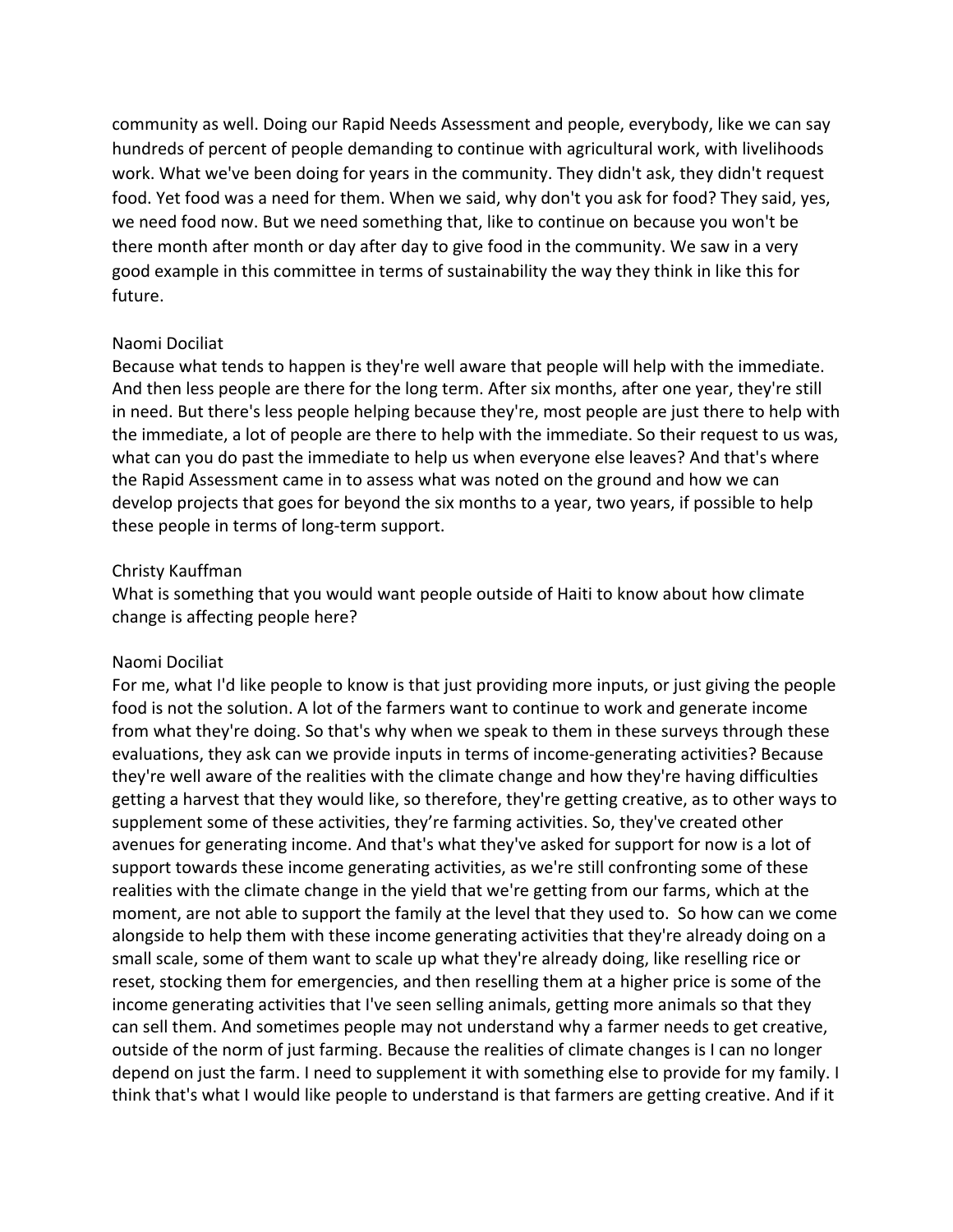makes sense, why why not come alongside them to support these efforts that they're trying to make to be independent, and do something for themselves and for their families?

### Christy Kauffman

Yeah, I know one of the common default income-generating activities is producing charcoal in the dry season, which is not an exciting thing to see, because that often causes forest fires and which is that also causes issues to the environment. When you look up into the mountain side, and it's peppered with bits of fire, It's not exactly a good thing.

# Naomi Dociliat

Yeah, so as we educate them on these income generating activities, we can promote certain ones and explain them why other ones may be detrimental to their health in their family and their community and environment. So, I think it's a balance. That's why for one of our other partners, we've been training them on how to run a business, what type of businesses would be most valuable for your community, assess what's needed in your area, what's already, what's not there, and then coming with that business for the area. So that's one of the focus we have for one of our projects, which is in the north, and the L'Artibonite area.

### Rony Janvier

Yeah, I was. I was thinking to, to your comment, yeah, in the way Naomi responded to it. Yeah. And I figured out that it is really a balance, because anything you do there is pros and cons. Even the reforestation project, there is pros and cons, as well. There are some seeds you can plant that can destroy, or that can go against the community that against the environment, even though for a certain project, at the first when you look at it, and the first time you can see it's good thing for the environment. Good. You know, there is pros and cons, as soon as you can educate, and we do need alternatives in terms of climate change, we can't really just get stuck on on the agricultural, even though we weren't gonna ask the farmers to not farm again. But they do need alternatives. They do need income generating things to do in terms of like, as we're during the [Hurricane] Matthew, when Matthew happened, many farmers lost completely their gardens and how they will recover, if they did not have something else. And they did. And which can be an alternative to have them recover, they will just stay and stay for a project to come in the community stay, to stay for the government to come with something or safe or to demand for food and so on. And you can see in the community where people have other alternative, they recover very fast than other community when they don't have other alternative is the reason why we really encourage the communities to think about other alternative and do not getting stuck on only one thing. And if something happened and you lost everything, and you restart like from zero.

### Naomi Dociliat 33:41

Yeah, I think we just have to continue to listen, to assess. And then to make an informed decision from what we've gathered, not wait till not say, Oh, we already did something a year ago, because everything's constantly changing. So we need to just reassess the situation and just see if what we're currently doing is meeting the need that we say we're trying to meet. And if it's not to adjust, to not be hesitant to make the necessary changes for the success of both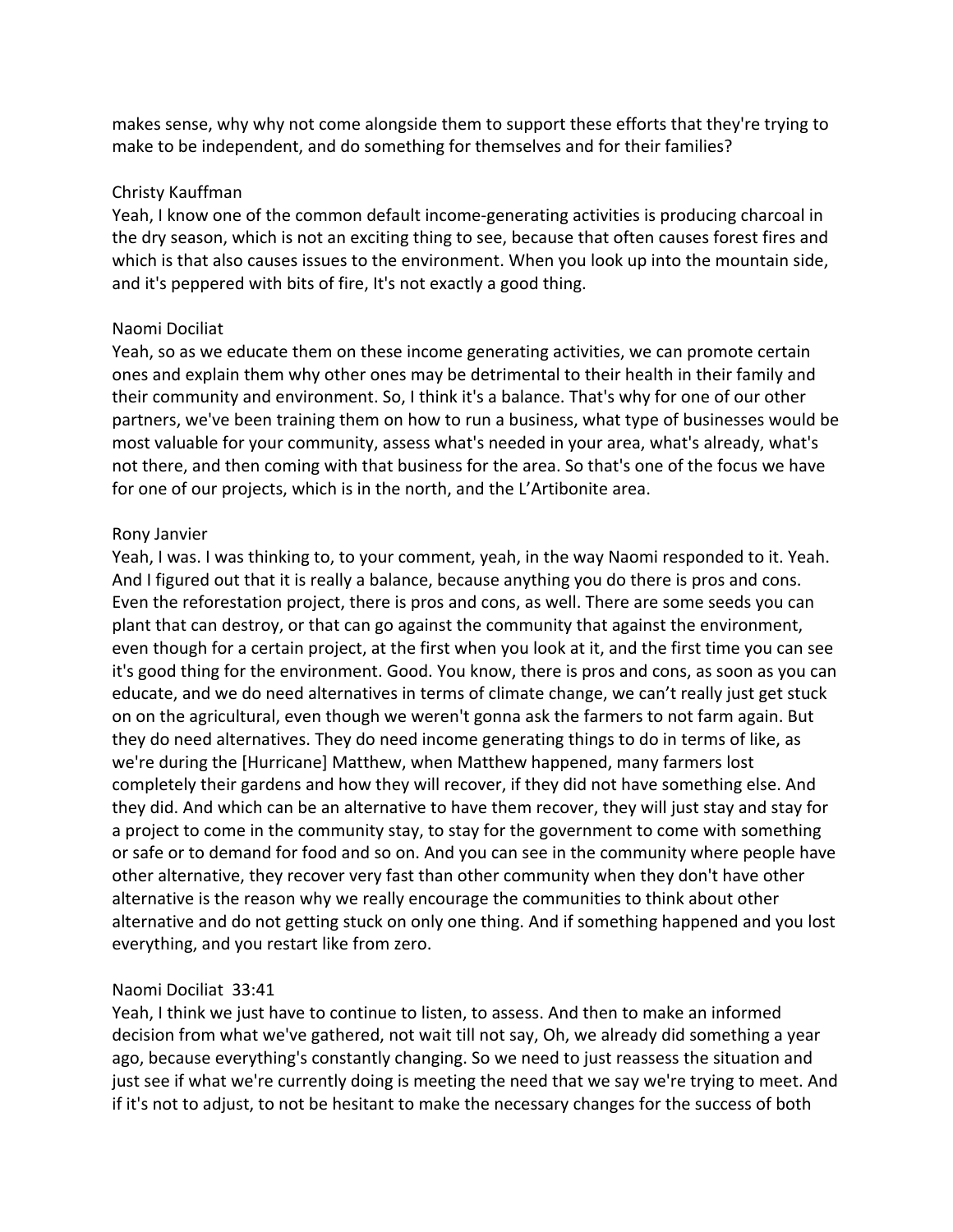the program and for the participants. Because what we want is to improve the lives of those we say we're we're working with, we're trying to impact. And you can only do that if you're aware of their current realities, and implementing something that will work alongside where they're at to help them to get to the next level. Because we get for example, we can have all these great inputs that we've purchased because the project says to purchase all these inputs, but what good is planting all those inputs if all the gardens have been washed away?

Christy Kauffman inputs being...?

### Naomi Docilait

Being seeds. So what that is all those seeds that we've just purchased if their gardens have been washed away, and it has to, it takes a while to get it back to the state where you can plant again. So it's not just to be like, oh this is horrible in the narrative. And then you don't talk to the partner to see, to hear their stressors to see what they've been going through and to see what strategies they've come up with and to see if that aligns with where we're trying to go with our strategic plan here at MCC Haiti. So just sitting down with a partner, listening to their worries, their concerns and what they think is going to work, and then we're giving them feedback. Did you consider this? Did you try this? What if worst case scenario, what's your plan then? So that way that we've already got them thinking about plan B, plan C. So it's not a surprise to anyone by the time we get to the end of year two. So that's my takeaway from all of this is just to plan with your partners on an ongoing basis, because the reality here in Haiti is constantly changing from month to month.

# Christy Narration:

The constant changes in the country mean constant reevaluating of the situation. As security in the country changes, as natural disasters hit, as climate change continues to significantly change important factors like rainfall and temperature, MCC will continue to make plans with partners in finding creative solutions in their communities and Lord-willing, those plans will come to fruition but if they don't, our team in Haiti is more then used to adapting and changing plans.

That's it for this episode. Thank you to Naomi Docilait and Rony Janvier for speaking with me.

If you know someone who has a connection with Haiti or who might be interested in hearing about some of the current challenges of that context, consider sharing this episode with them.

This episode of Relief, Development and Podcast was produced on the traditional land of the Anacostia and Piscataway.

This episode was produced by me, Christy Kauffman and Meghan Mast. And the head producer is Emily Loewen.